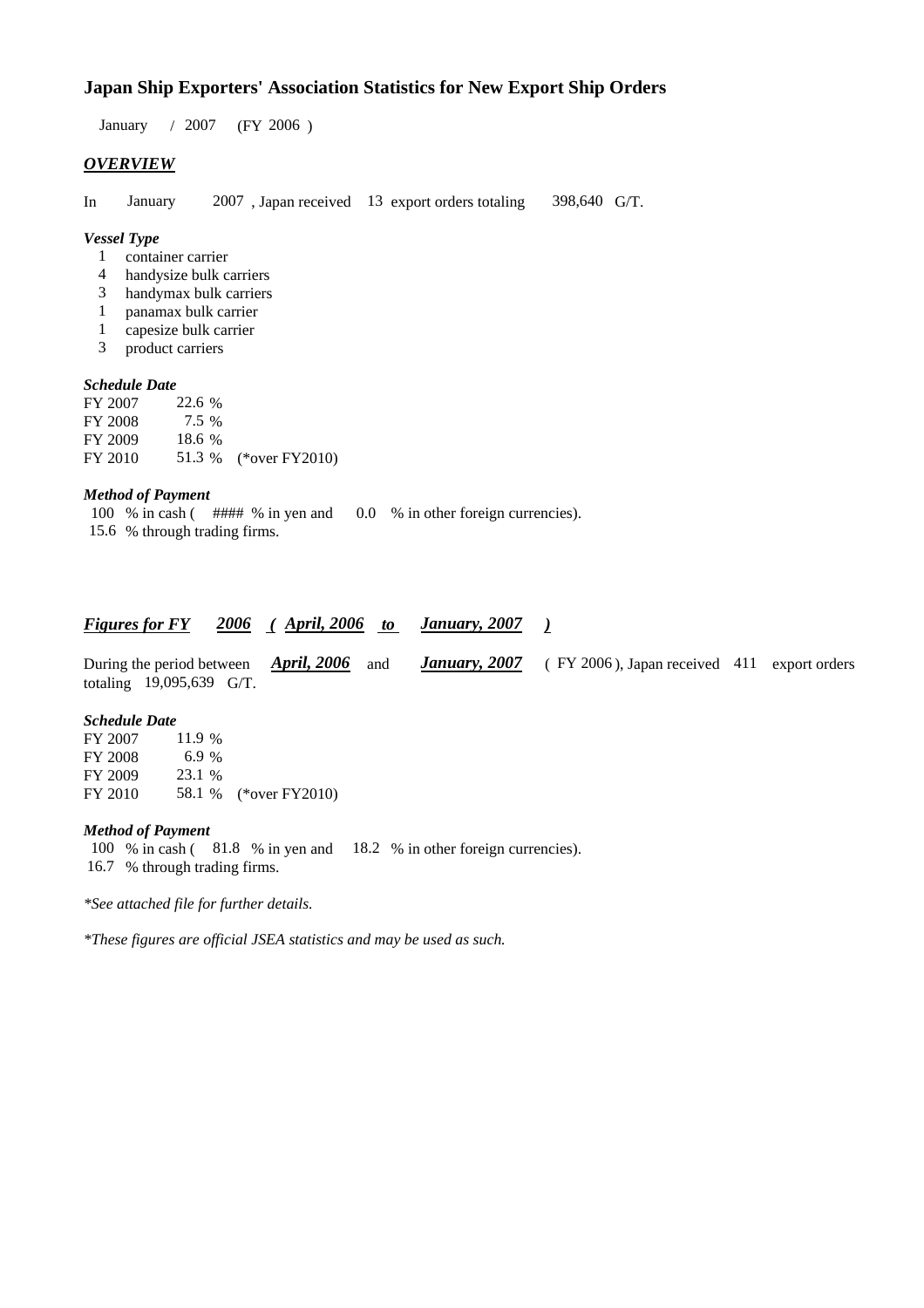#### New Export Orders Placed in January 2007 (FY 2006) Based on Fiscal Year

JSEA (February 2007)

| Description             | Apr 05 to Mar 06 |            | Apr 06 to Sept 06 |           | October 2006 |           | November 2006   |           | December 2006  |           | January 2007 |         | Apr 06 to Jan 07 |            | Jan $06$ to Dec $06$ |            |
|-------------------------|------------------|------------|-------------------|-----------|--------------|-----------|-----------------|-----------|----------------|-----------|--------------|---------|------------------|------------|----------------------|------------|
|                         | No.              | G/T        | No.               | G/T       | No.          | G/T       | N <sub>0</sub>  | G/T       | N <sub>0</sub> | G/T       | No.          | G/T     | No.              | G/T        | No.                  | G/T        |
| <b>General Cargos</b>   | 31               | 795.950    |                   | 154,440   |              | 83,800    |                 | 34,700    | 8              | 795,200   |              | 17.200  | 28               | 1,085,340  |                      | 1,184,440  |
| <b>Bulk Carriers</b>    | 262              | 1,659,326  | 117               | 4,777,990 | 20           | 818,990   | 90              | 5,263,480 | 43             | 1,733,250 |              | 295,740 | 279              | 12,889,450 | 375                  | 16,564,920 |
| Tankers                 | 136              | 6,187,410  | 39                | 2,177,049 |              | 876,000   | 32 <sup>1</sup> | 1,479,050 | 13             | 503,050   |              | 85,700  | 104              | 5,120,849  | 172                  | 8,838,049  |
| Combined Carriers       |                  |            |                   |           |              |           |                 |           |                |           |              |         |                  |            |                      |            |
| Others                  |                  | 7,000      |                   |           |              |           |                 |           |                |           |              |         |                  |            |                      | 7,000      |
| Total                   | 430              | 18,649,686 | 167               | 109,479   | 43           | 1,778,790 | 124             | 6,777,230 | 64             | 3,031,500 | 13           | 398,640 | 411              | 19.095.639 | 580                  | 26,594,409 |
| $FY 2006 / FY 2005$ (%) |                  | $*100.4$   |                   | 104.7     |              | 137.4     |                 | 461.7     |                | 253.4     |              | 43.3    |                  | 163.6      |                      | ** 190.2   |
| In CGT                  |                  | 9,498,293  |                   | 3,583,706 |              | 892,453   |                 | 2,807,492 |                | 1,677,331 |              | 207,284 |                  | 9,168,266  |                      | 12,771,680 |

*Figures for shipbuilding orders of 500 G/T and over for export as steel vessels placed with JSEA members are covered.*

\*FY 2005/FY2004

\*\*Calendar Year 2005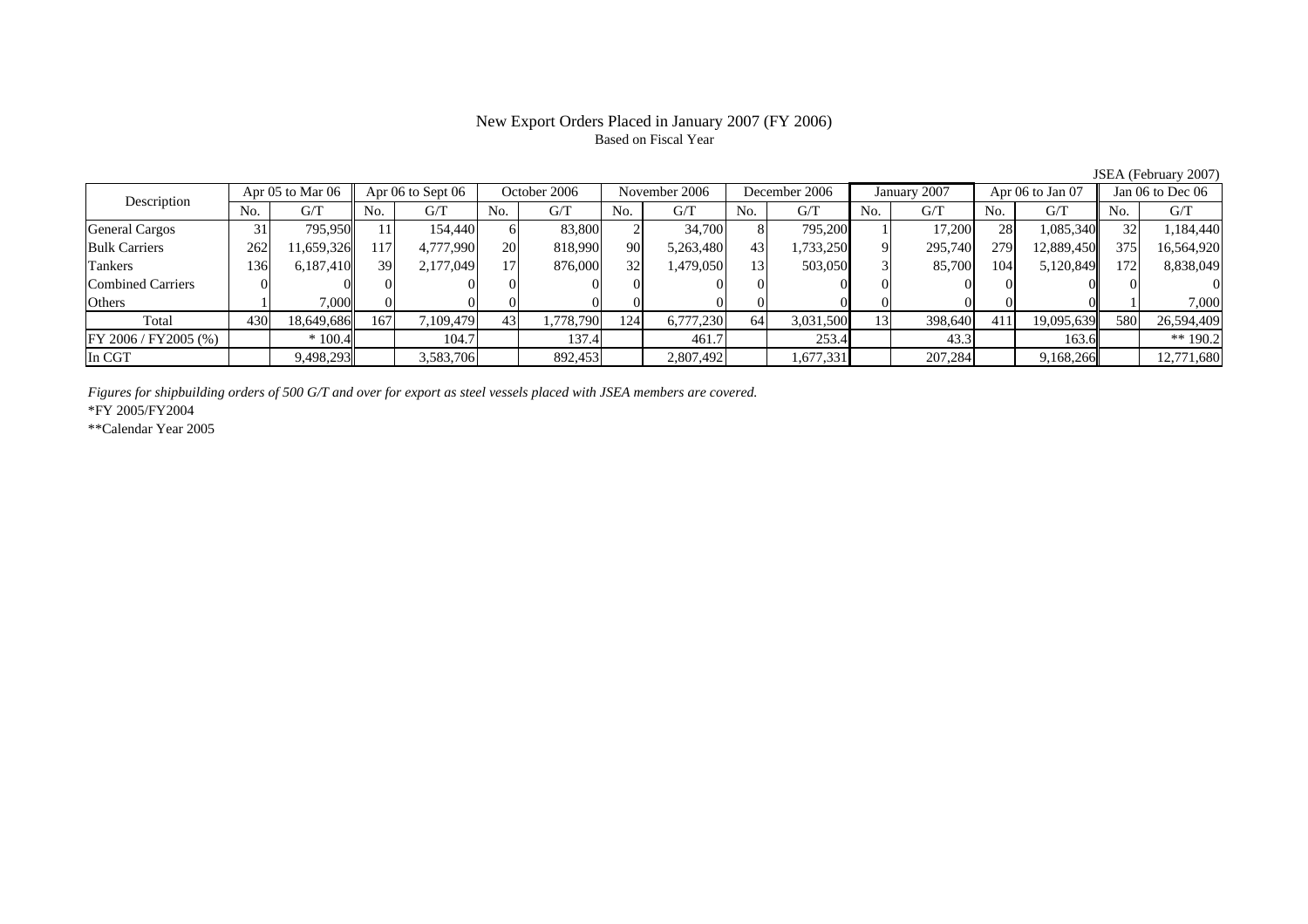# Based on Fiscal Year

No. I G/T II No. I G/T II No. I G/T II No. I G/T G/T II No. I G/T II No. I G/T II No. I G/T II No. I G/T II No  $G/T$ General Cargos 25 956,448 12 433,793 1 98,747 2 118,834 1 75,246 4 134,228 20 860,848 25 1,024,468 Bulk Carriers | 221 9,620,117|| 110 4,997,576 19 905,355 20 875,796 11 499,658 26 1,266,675 186 8,545,060|| 234 10,543,077 Tankers | 70 | 4,513,850 || 32 | 2,328,148 | 9 | 421,195 | 339,722 | 5 | 343,154 | 9 | 526,380 | 60 | 3,958,599 || 73 | 4,864,068 Combined Carriers 0 0 0 0 0 0 0 0 0 0 0 0 0 0 0 0Others | 0 | 0 | 0 | 0 | 0 | 0 | 0 | 0 | 0 | 0 | Total 316 15,090,415 154 7,759,517 29 1,425,297 27 1,334,352 17 918,058 39 1,927,283 266 13,364,507 332 16,431,613 FY 2006 / FY2005 (%) \* 112.2 115.7 102.3 105.1 126.2 107.2 112.4 \*\* 114.7 In CGT | | 7,200,302|| | 3,637,789 | | 667,925 | | 681,923 | | 433,677 | | 838,078 | | 6,259,392 | | 7,904,058 Description Apr 05 to Mar 06 Apr 06 to Sept 06 October 2006 November 2006 December 2006 January 2007 Apr 06 to Jan 07 Jan 06 to Dec 06

*Deliveries of new shipbuilding orders of 500 G/T and over for export as steel vessels placed with JSEA members are covered.*

\*FY 2005/FY2004

\*\*Calendar Year 2005

JSEA (February 2007)

## Export Ships Delivered in January 2007 (FY 2006)